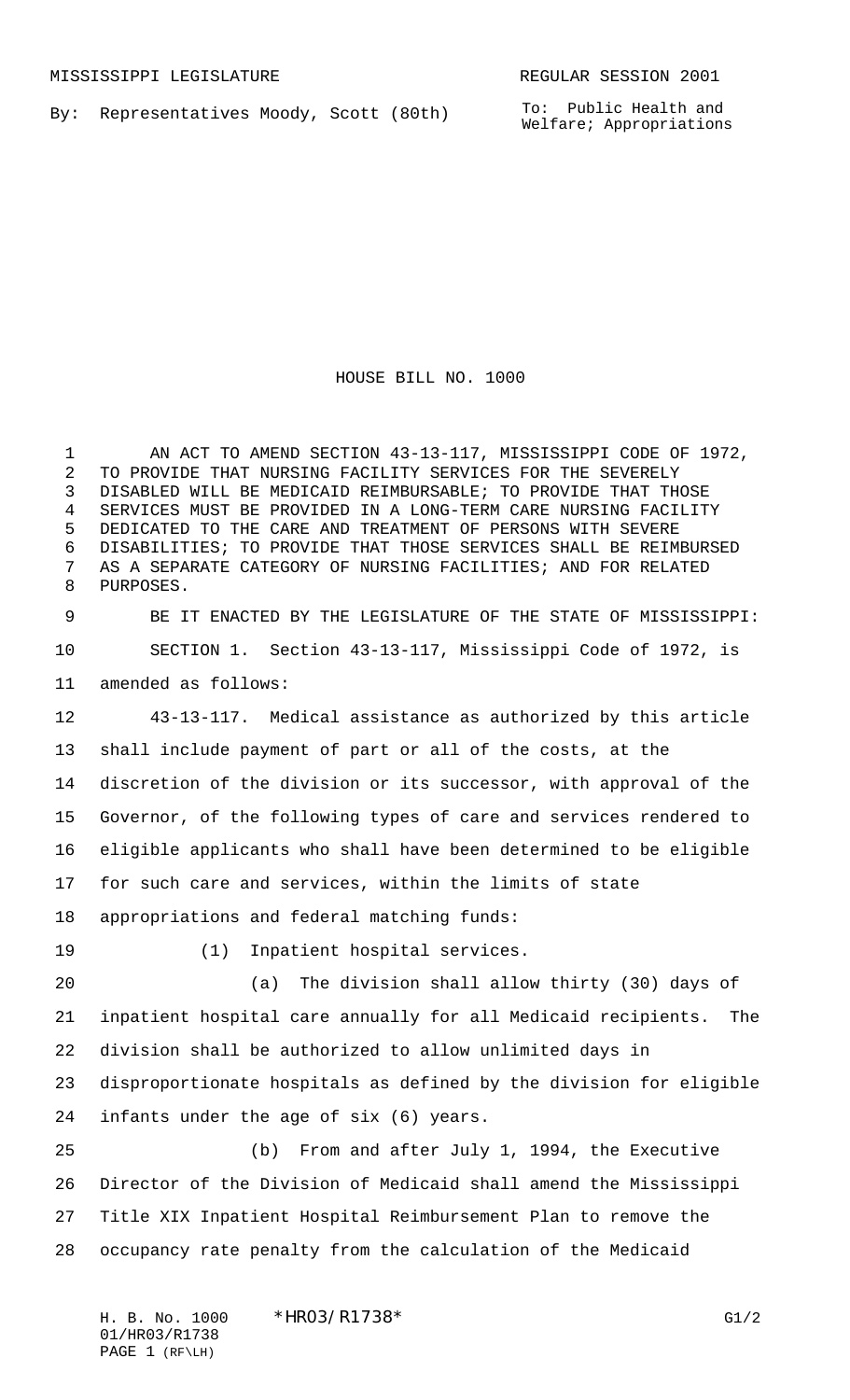Capital Cost Component utilized to determine total hospital costs allocated to the Medicaid program.

 (c) Hospitals will receive an additional payment for the implantable programmable pump implanted in an inpatient basis. The payment pursuant to written invoice will be in addition to the facility's per diem reimbursement and will represent a reduction of costs on the facility's annual cost report, and shall not exceed Ten Thousand Dollars (\$10,000.00) per year per recipient. This paragraph (c) shall stand repealed on July 1, 2001.

 (2) Outpatient hospital services. Provided that where the same services are reimbursed as clinic services, the division may revise the rate or methodology of outpatient reimbursement to maintain consistency, efficiency, economy and quality of care. The division shall develop a Medicaid-specific cost-to-charge ratio calculation from data provided by hospitals to determine an allowable rate payment for outpatient hospital services, and shall submit a report thereon to the Medical Advisory Committee on or before December 1, 1999. The committee shall make a recommendation on the specific cost-to-charge reimbursement method for outpatient hospital services to the 2000 Regular Session of the Legislature.

(3) Laboratory and x-ray services.

(4) Nursing facility services.

H. B. No. 1000 \*HR03/R1738\* 01/HR03/R1738 PAGE 2 (RF\LH) (a) The division shall make full payment to nursing facilities for each day, not exceeding fifty-two (52) days per year, that a patient is absent from the facility on home leave. Payment may be made for the following home leave days in addition to the fifty-two-day limitation: Christmas, the day before Christmas, the day after Christmas, Thanksgiving, the day before Thanksgiving and the day after Thanksgiving. However, before payment may be made for more than eighteen (18) home leave days in a year for a patient, the patient must have written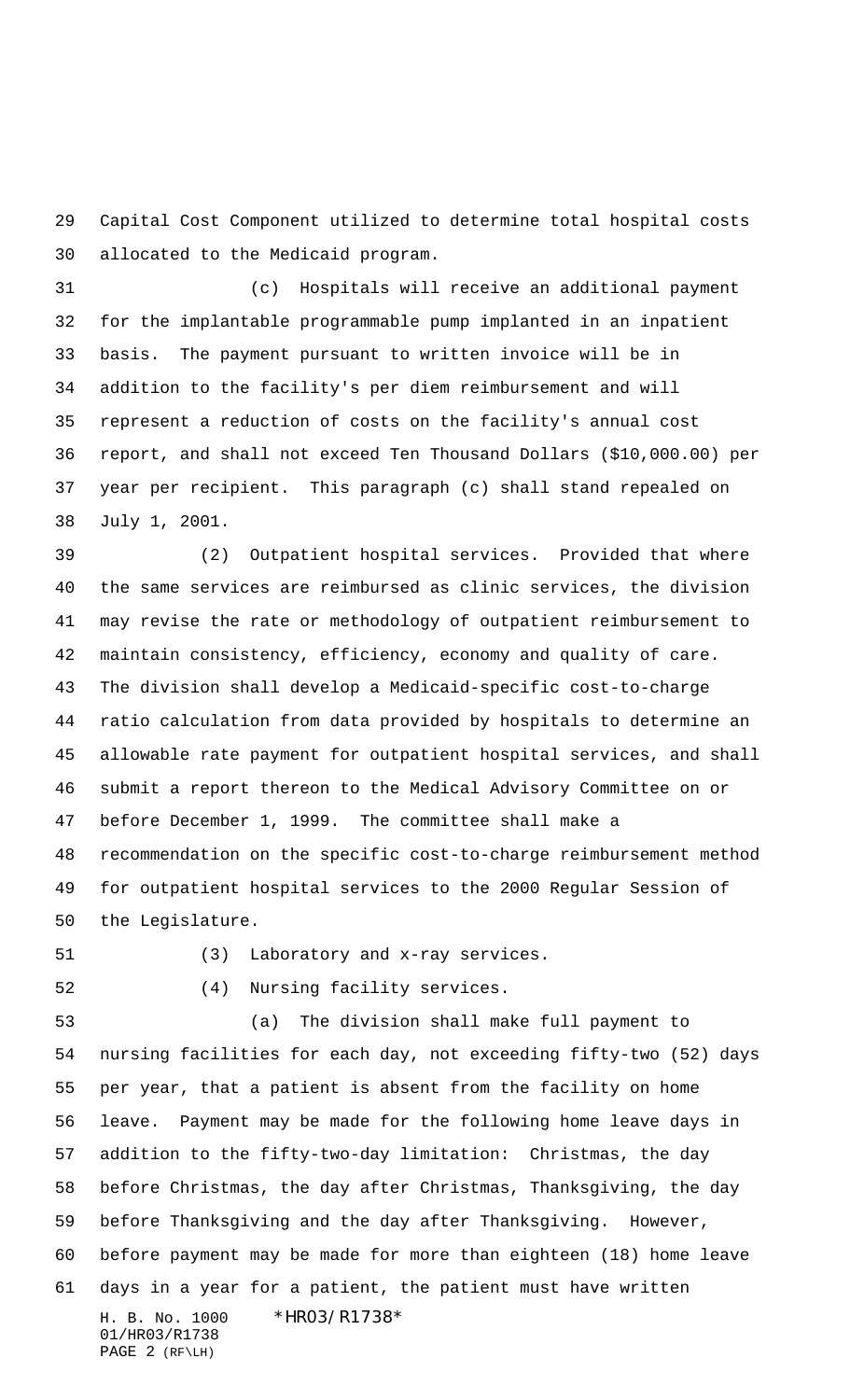authorization from a physician stating that the patient is physically and mentally able to be away from the facility on home leave. Such authorization must be filed with the division before it will be effective and the authorization shall be effective for three (3) months from the date it is received by the division, unless it is revoked earlier by the physician because of a change in the condition of the patient.

 (b) From and after July 1, 1997, the division shall implement the integrated case-mix payment and quality monitoring system, which includes the fair rental system for property costs and in which recapture of depreciation is eliminated. The division may reduce the payment for hospital leave and therapeutic home leave days to the lower of the case-mix category as computed for the resident on leave using the assessment being utilized for payment at that point in time, or a case-mix score of 1.000 for nursing facilities, and shall compute case-mix scores of residents so that only services provided at the nursing facility are considered in calculating a facility's per diem. The division is authorized to limit allowable management fees and home office costs to either three percent (3%), five percent (5%) or seven percent (7%) of other allowable costs, including allowable therapy costs and property costs, based on the types of management services provided, as follows:

 A maximum of up to three percent (3%) shall be allowed where centralized managerial and administrative services are provided by the management company or home office.

88 A maximum of up to five percent (5%) shall be allowed where centralized managerial and administrative services and limited professional and consultant services are provided.

 A maximum of up to seven percent (7%) shall be allowed where a full spectrum of centralized managerial services, administrative services, professional services and consultant services are

provided.

H. B. No. 1000 \*HR03/R1738\* 01/HR03/R1738 PAGE 3 (RF\LH)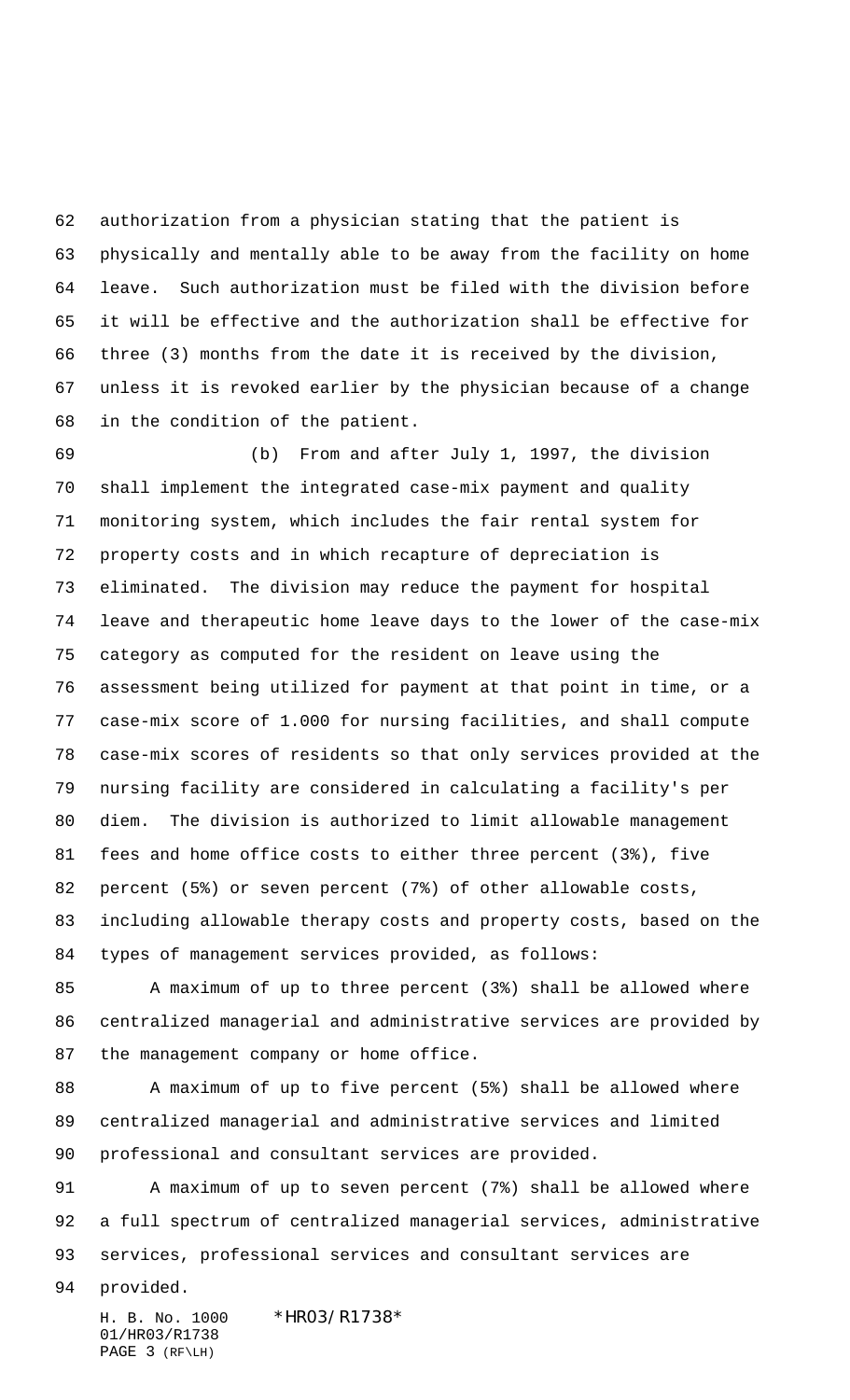(c) From and after July 1, 1997, all state-owned nursing facilities shall be reimbursed on a full reasonable cost basis.

 (d) When a facility of a category that does not require a certificate of need for construction and that could not be eligible for Medicaid reimbursement is constructed to nursing facility specifications for licensure and certification, and the facility is subsequently converted to a nursing facility pursuant to a certificate of need that authorizes conversion only and the applicant for the certificate of need was assessed an application review fee based on capital expenditures incurred in constructing the facility, the division shall allow reimbursement for capital expenditures necessary for construction of the facility that were incurred within the twenty-four (24) consecutive calendar months immediately preceding the date that the certificate of need authorizing such conversion was issued, to the same extent that reimbursement would be allowed for construction of a new nursing facility pursuant to a certificate of need that authorizes such construction. The reimbursement authorized in this subparagraph (d) may be made only to facilities the construction of which was completed after June 30, 1989. Before the division shall be authorized to make the reimbursement authorized in this subparagraph (d), the division first must have received approval from the Health Care Financing Administration of the United States Department of Health and Human Services of the change in the state Medicaid plan providing for such reimbursement.

H. B. No. 1000 \*HR03/R1738\* 01/HR03/R1738 (e) The division shall develop and implement, not later than January 1, 2001, a case-mix payment add-on determined by time studies and other valid statistical data which will reimburse a nursing facility for the additional cost of caring for a resident who has a diagnosis of Alzheimer's or other related dementia and exhibits symptoms that require special care. Any such case-mix add-on payment shall be supported by a determination

```
PAGE 4 (RF\LH)
```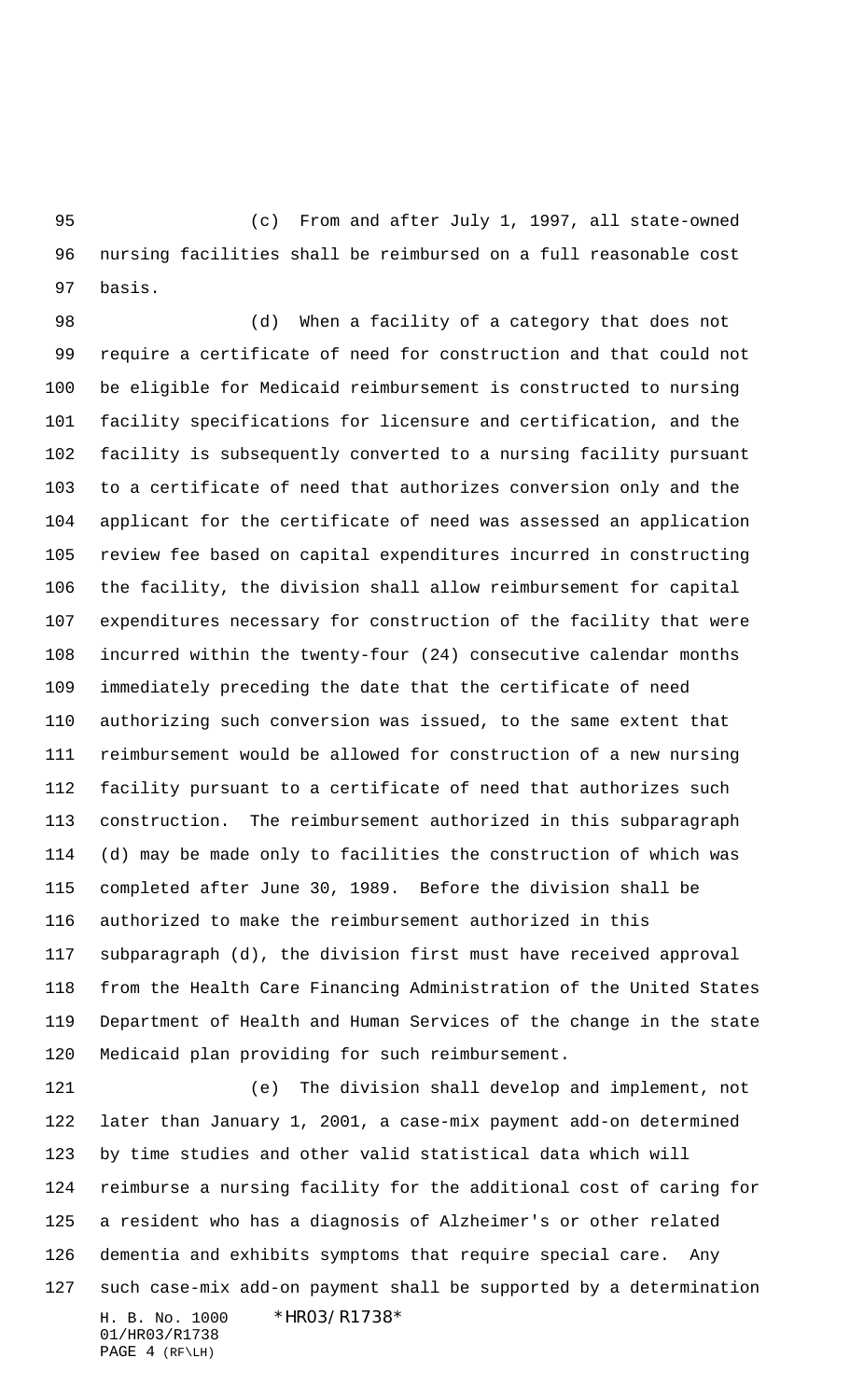of additional cost. The division shall also develop and implement as part of the fair rental reimbursement system for nursing facility beds, an Alzheimer's resident bed depreciation enhanced reimbursement system which will provide an incentive to encourage nursing facilities to convert or construct beds for residents with Alzheimer's or other related dementia.

 (f) The Division of Medicaid shall develop and implement a referral process for long-term care alternatives for Medicaid beneficiaries and applicants. No Medicaid beneficiary shall be admitted to a Medicaid-certified nursing facility unless a licensed physician certifies that nursing facility care is appropriate for that person on a standardized form to be prepared and provided to nursing facilities by the Division of Medicaid. The physician shall forward a copy of that certification to the Division of Medicaid within twenty-four (24) hours after it is signed by the physician. Any physician who fails to forward the certification to the Division of Medicaid within the time period specified in this paragraph shall be ineligible for Medicaid reimbursement for any physician's services performed for the applicant. The Division of Medicaid shall determine, through an assessment of the applicant conducted within two (2) business days after receipt of the physician's certification, whether the applicant also could live appropriately and cost-effectively at home or in some other community-based setting if home- or community-based services were available to the applicant. The time limitation prescribed in this paragraph shall be waived in cases of emergency. If the Division of Medicaid determines that a home- or other community-based setting is appropriate and cost-effective, the division shall:

 (i) Advise the applicant or the applicant's legal representative that a home- or other community-based setting is appropriate;

H. B. No. 1000 \*HR03/R1738\* 01/HR03/R1738 PAGE 5 (RF\LH)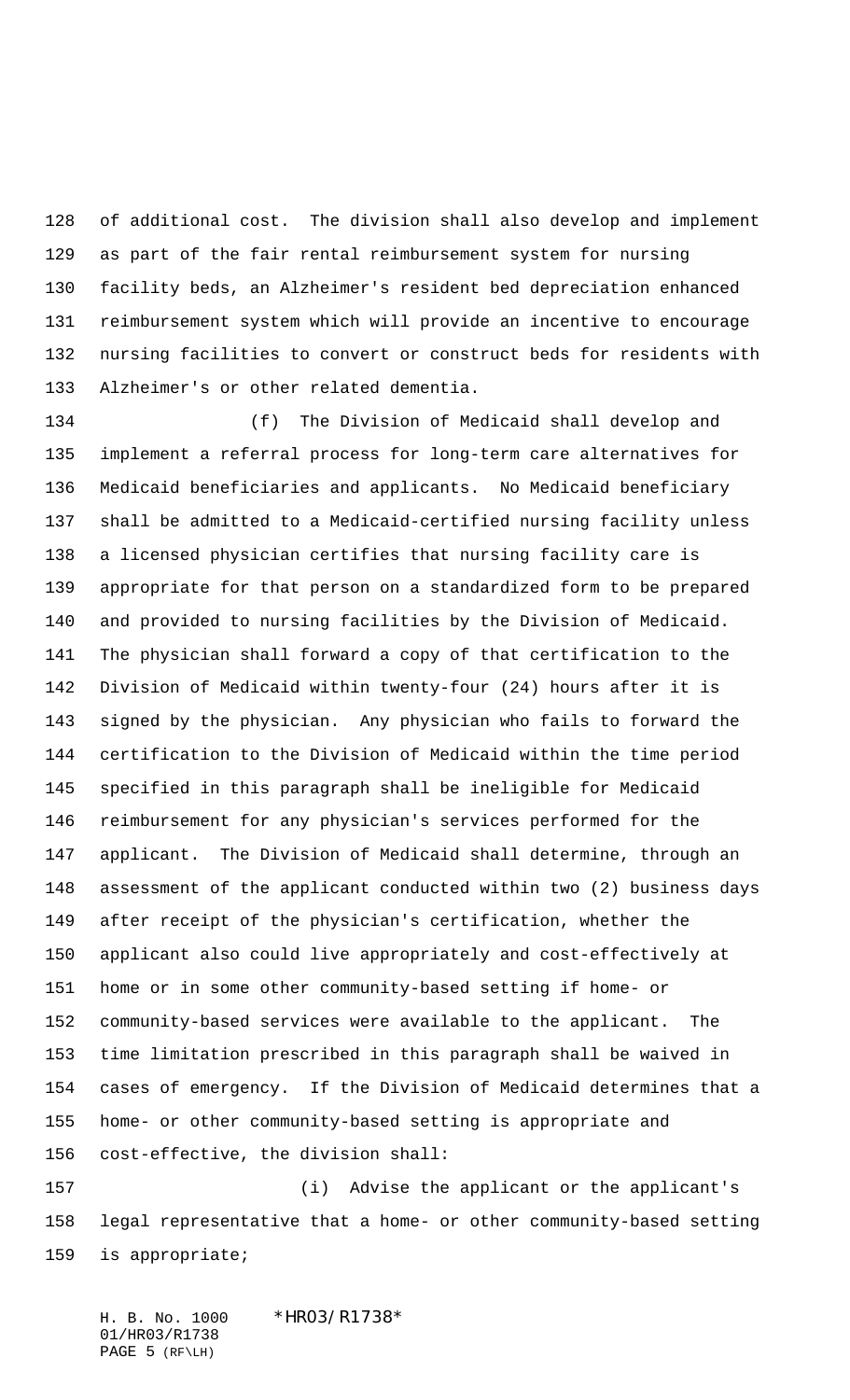(ii) Provide a proposed care plan and inform the applicant or the applicant's legal representative regarding the degree to which the services in the care plan are available in a home- or in other community-based setting rather than nursing facility care; and

 (iii) Explain that such plan and services are available only if the applicant or the applicant's legal representative chooses a home- or community-based alternative to nursing facility care, and that the applicant is free to choose nursing facility care.

 The Division of Medicaid may provide the services described in this paragraph (f) directly or through contract with case managers from the local Area Agencies on Aging, and shall coordinate long-term care alternatives to avoid duplication with hospital discharge planning procedures.

 Placement in a nursing facility may not be denied by the division if home- or community-based services that would be more appropriate than nursing facility care are not actually available, or if the applicant chooses not to receive the appropriate home-or community-based services.

 The division shall provide an opportunity for a fair hearing under federal regulations to any applicant who is not given the choice of home- or community-based services as an alternative to institutional care.

 The division shall make full payment for long-term care alternative services.

 The division shall apply for necessary federal waivers to assure that additional services providing alternatives to nursing facility care are made available to applicants for nursing facility care.

H. B. No. 1000 \*HR03/R1738\* 01/HR03/R1738 PAGE 6 (RF\LH) (5) Periodic screening and diagnostic services for individuals under age twenty-one (21) years as are needed to identify physical and mental defects and to provide health care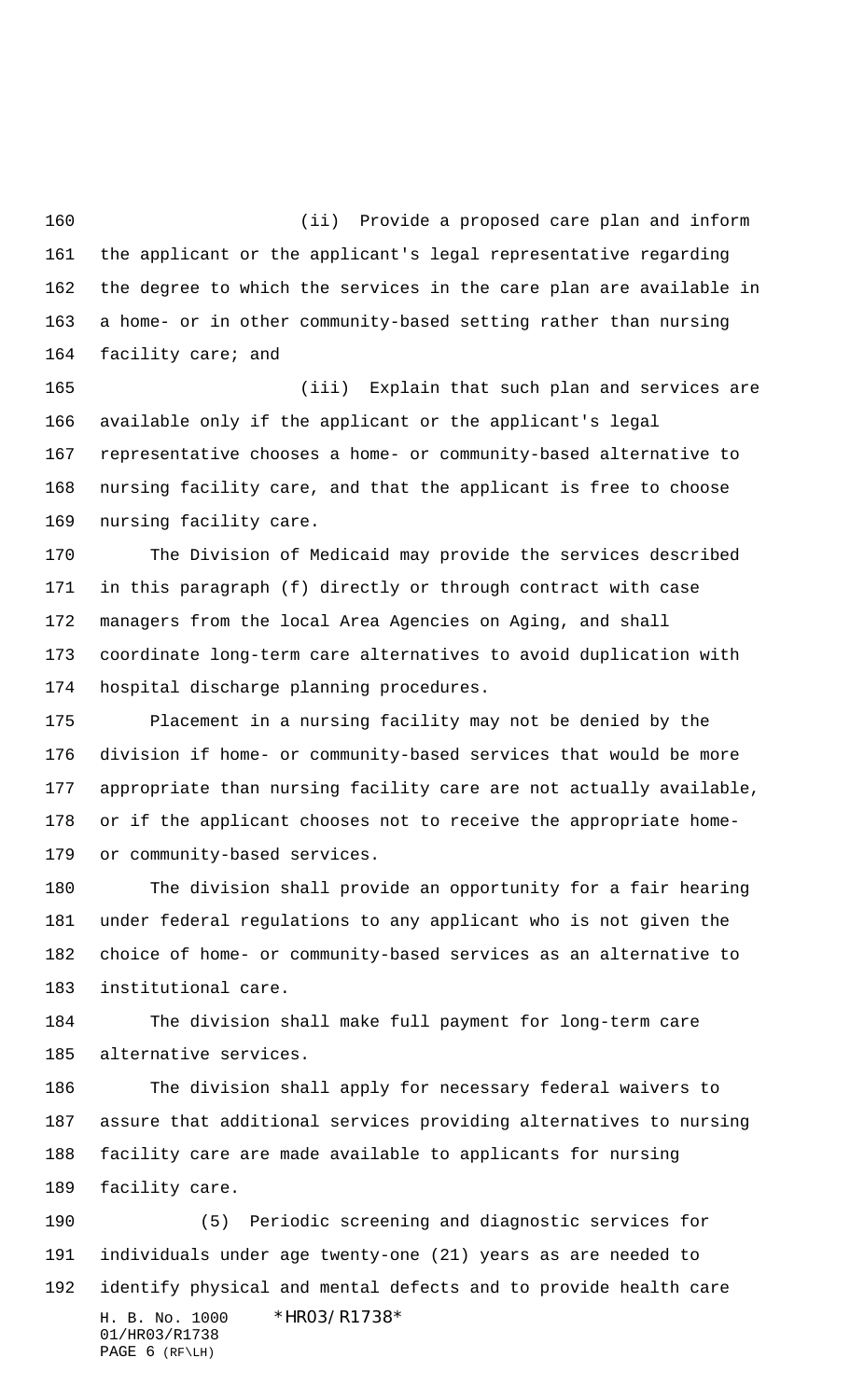treatment and other measures designed to correct or ameliorate defects and physical and mental illness and conditions discovered by the screening services regardless of whether these services are included in the state plan. The division may include in its periodic screening and diagnostic program those discretionary services authorized under the federal regulations adopted to implement Title XIX of the federal Social Security Act, as amended. The division, in obtaining physical therapy services, occupational therapy services, and services for individuals with speech, hearing and language disorders, may enter into a cooperative agreement with the State Department of Education for the provision of such services to handicapped students by public school districts using state funds which are provided from the appropriation to the Department of Education to obtain federal matching funds through the division. The division, in obtaining medical and psychological evaluations for children in the custody of the State Department of Human Services may enter into a cooperative agreement with the State Department of Human Services for the provision of such services using state funds which are provided from the appropriation to the Department of Human Services to obtain federal matching funds through the division.

 On July 1, 1993, all fees for periodic screening and diagnostic services under this paragraph (5) shall be increased by twenty-five percent (25%) of the reimbursement rate in effect on June 30, 1993.

H. B. No. 1000 \*HR03/R1738\* 01/HR03/R1738 PAGE 7 (RF\LH) (6) Physician's services. All fees for physicians' services that are covered only by Medicaid shall be reimbursed at ninety percent (90%) of the rate established on January 1, 1999, and as adjusted each January thereafter, under Medicare (Title XVIII of the Social Security Act, as amended), and which shall in no event be less than seventy percent (70%) of the rate established on January 1, 1994. All fees for physicians' services that are covered by both Medicare and Medicaid shall be reimbursed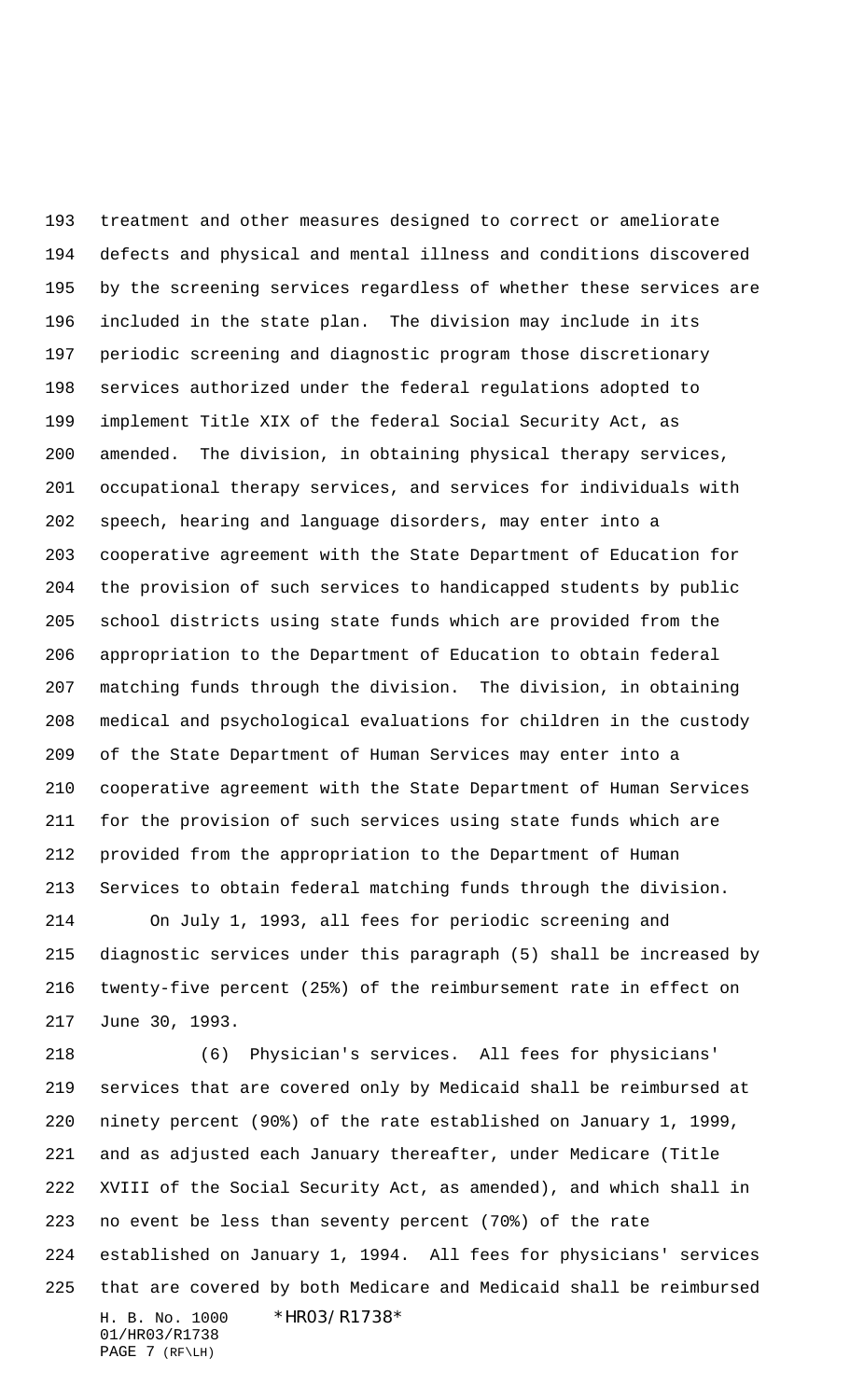at ten percent (10%) of the adjusted Medicare payment established on January 1, 1999, and as adjusted each January thereafter, under Medicare (Title XVIII of the Social Security Act, as amended), and which shall in no event be less than seven percent (7%) of the adjusted Medicare payment established on January 1, 1994.

 (7) (a) Home health services for eligible persons, not to exceed in cost the prevailing cost of nursing facility services, not to exceed sixty (60) visits per year.

(b) Repealed.

 (8) Emergency medical transportation services. On January 1, 1994, emergency medical transportation services shall be reimbursed at seventy percent (70%) of the rate established under Medicare (Title XVIII of the Social Security Act, as amended). "Emergency medical transportation services" shall mean, but shall not be limited to, the following services by a properly permitted ambulance operated by a properly licensed provider in accordance with the Emergency Medical Services Act of 1974 (Section 41-59-1 et seq.): (i) basic life support, (ii) advanced life support, (iii) mileage, (iv) oxygen, (v) intravenous fluids, (vi) disposable supplies, (vii) similar services.

 (9) Legend and other drugs as may be determined by the division. The division may implement a program of prior approval for drugs to the extent permitted by law. Payment by the division for covered multiple source drugs shall be limited to the lower of the upper limits established and published by the Health Care Financing Administration (HCFA) plus a dispensing fee of Four Dollars and Ninety-one Cents (\$4.91), or the estimated acquisition cost (EAC) as determined by the division plus a dispensing fee of Four Dollars and Ninety-one Cents (\$4.91), or the providers' usual and customary charge to the general public. The division shall allow five (5) prescriptions per month for noninstitutionalized Medicaid recipients; however, exceptions for up to ten (10)

H. B. No. 1000 \*HR03/R1738\* 01/HR03/R1738 PAGE 8 (RF\LH)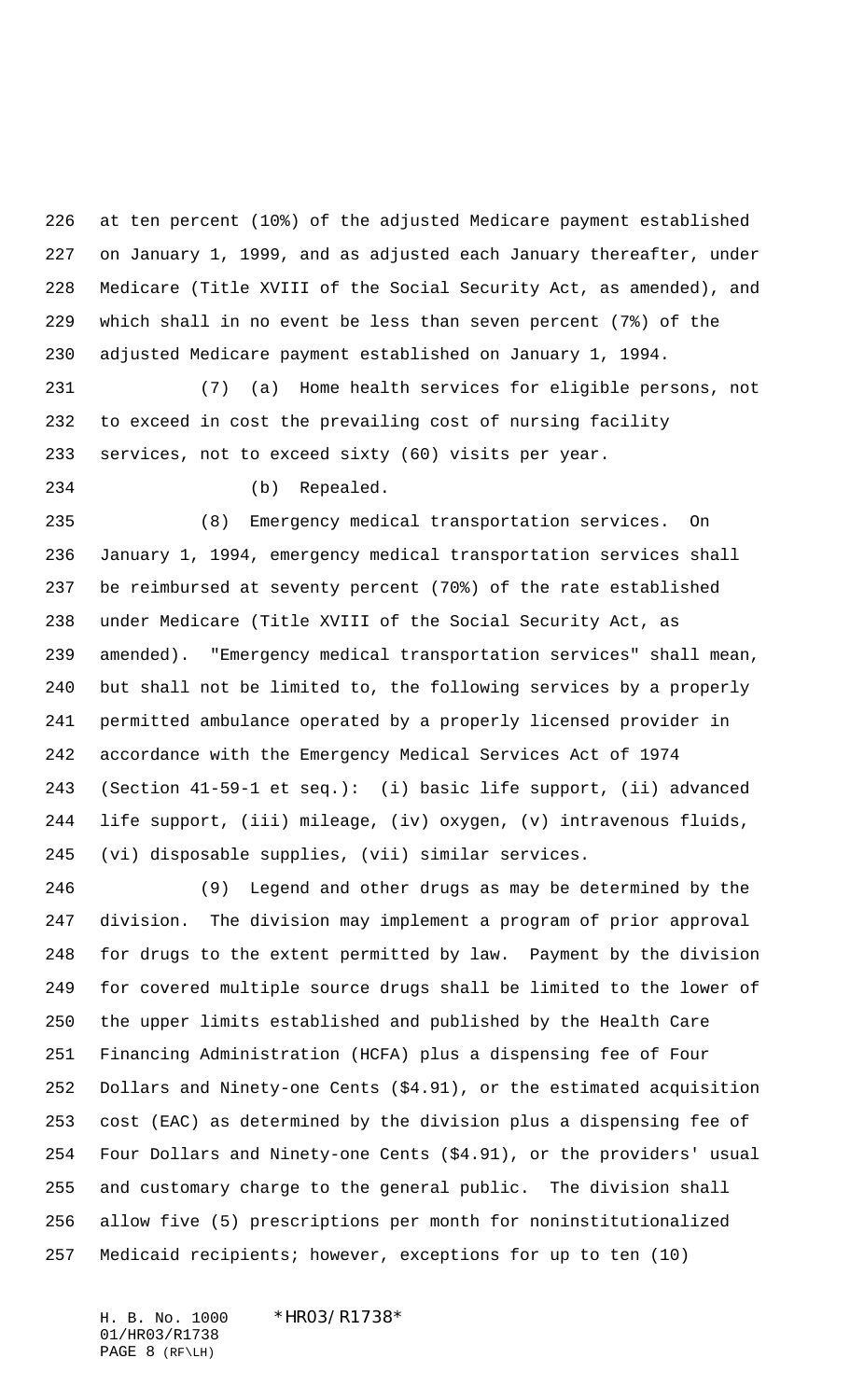prescriptions per month shall be allowed, with the approval of the director.

 Payment for other covered drugs, other than multiple source drugs with HCFA upper limits, shall not exceed the lower of the estimated acquisition cost as determined by the division plus a dispensing fee of Four Dollars and Ninety-one Cents (\$4.91) or the providers' usual and customary charge to the general public.

 Payment for nonlegend or over-the-counter drugs covered on the division's formulary shall be reimbursed at the lower of the division's estimated shelf price or the providers' usual and customary charge to the general public. No dispensing fee shall be paid.

 The division shall develop and implement a program of payment for additional pharmacist services, with payment to be based on demonstrated savings, but in no case shall the total payment exceed twice the amount of the dispensing fee.

 As used in this paragraph (9), "estimated acquisition cost" means the division's best estimate of what price providers generally are paying for a drug in the package size that providers buy most frequently. Product selection shall be made in compliance with existing state law; however, the division may reimburse as if the prescription had been filled under the generic name. The division may provide otherwise in the case of specified drugs when the consensus of competent medical advice is that trademarked drugs are substantially more effective.

H. B. No. 1000 \*HR03/R1738\* 01/HR03/R1738 PAGE 9 (RF\LH) (10) Dental care that is an adjunct to treatment of an acute medical or surgical condition; services of oral surgeons and dentists in connection with surgery related to the jaw or any structure contiguous to the jaw or the reduction of any fracture of the jaw or any facial bone; and emergency dental extractions and treatment related thereto. On July 1, 1999, all fees for dental care and surgery under authority of this paragraph (10) shall be increased to one hundred sixty percent (160%) of the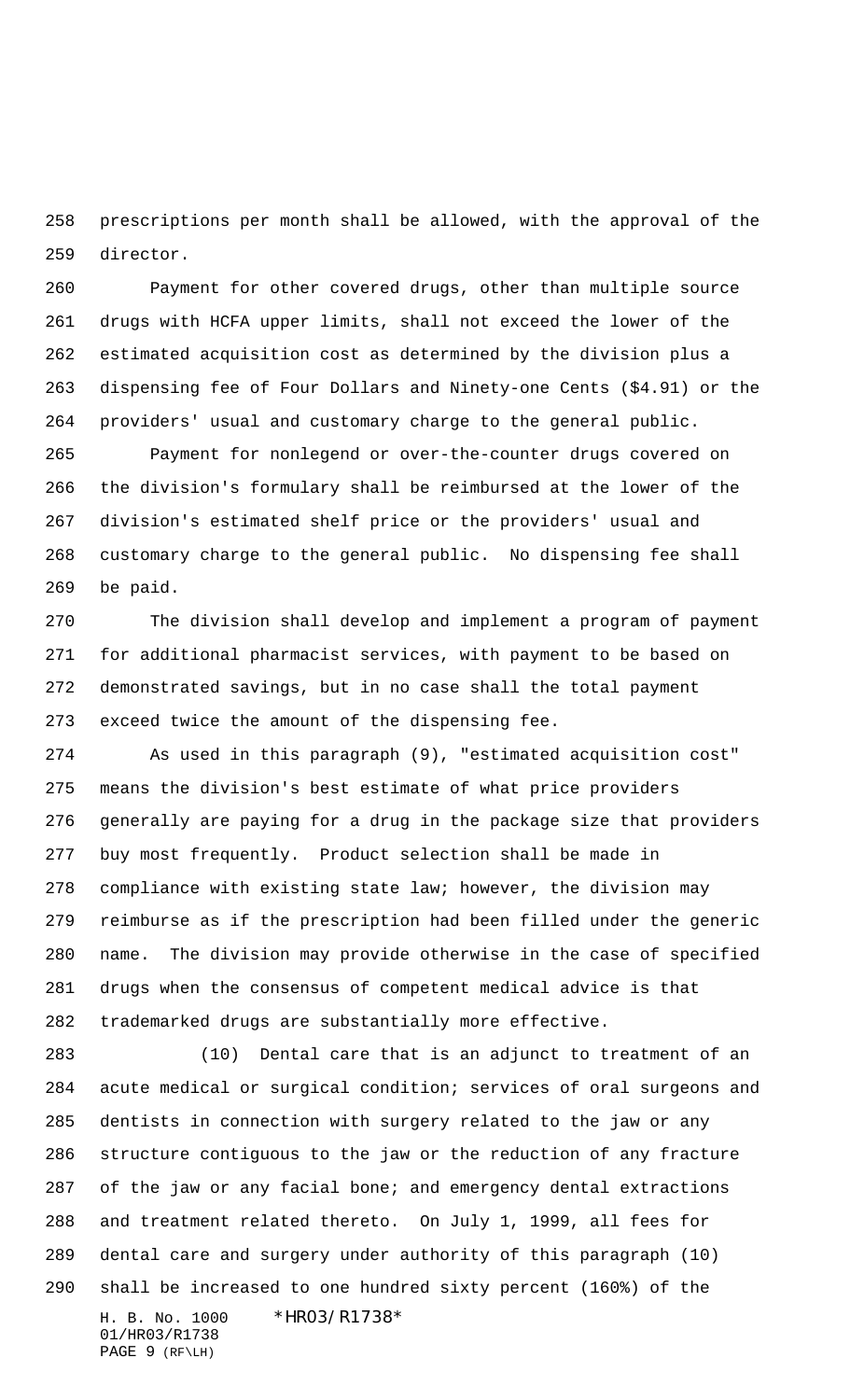amount of the reimbursement rate that was in effect on June 30, 1999. It is the intent of the Legislature to encourage more dentists to participate in the Medicaid program.

 (11) Eyeglasses necessitated by reason of eye surgery, and as prescribed by a physician skilled in diseases of the eye or an optometrist, whichever the patient may select, or one (1) pair every three (3) years as prescribed by a physician or an optometrist, whichever the patient may select.

(12) Intermediate care facility services.

 (a) The division shall make full payment to all intermediate care facilities for the mentally retarded for each day, not exceeding eighty-four (84) days per year, that a patient is absent from the facility on home leave. Payment may be made for the following home leave days in addition to the eighty-four-day limitation: Christmas, the day before Christmas, the day after Christmas, Thanksgiving, the day before Thanksgiving and the day after Thanksgiving. However, before payment may be made for more than eighteen (18) home leave days in a year for a patient, the patient must have written authorization from a physician stating that the patient is physically and mentally able to be away from the facility on home leave. Such authorization must be filed with the division before it will be effective, and the authorization shall be effective for three (3) months from the date it is received by the division, unless it is revoked earlier by the physician because of a change in the condition of the patient.

 (b) All state-owned intermediate care facilities for the mentally retarded shall be reimbursed on a full reasonable cost basis.

 (c) The division is authorized to limit allowable management fees and home office costs to either three percent (3%), five percent (5%) or seven percent (7%) of other allowable

H. B. No. 1000 \*HR03/R1738\* 01/HR03/R1738 PAGE 10 (RF\LH)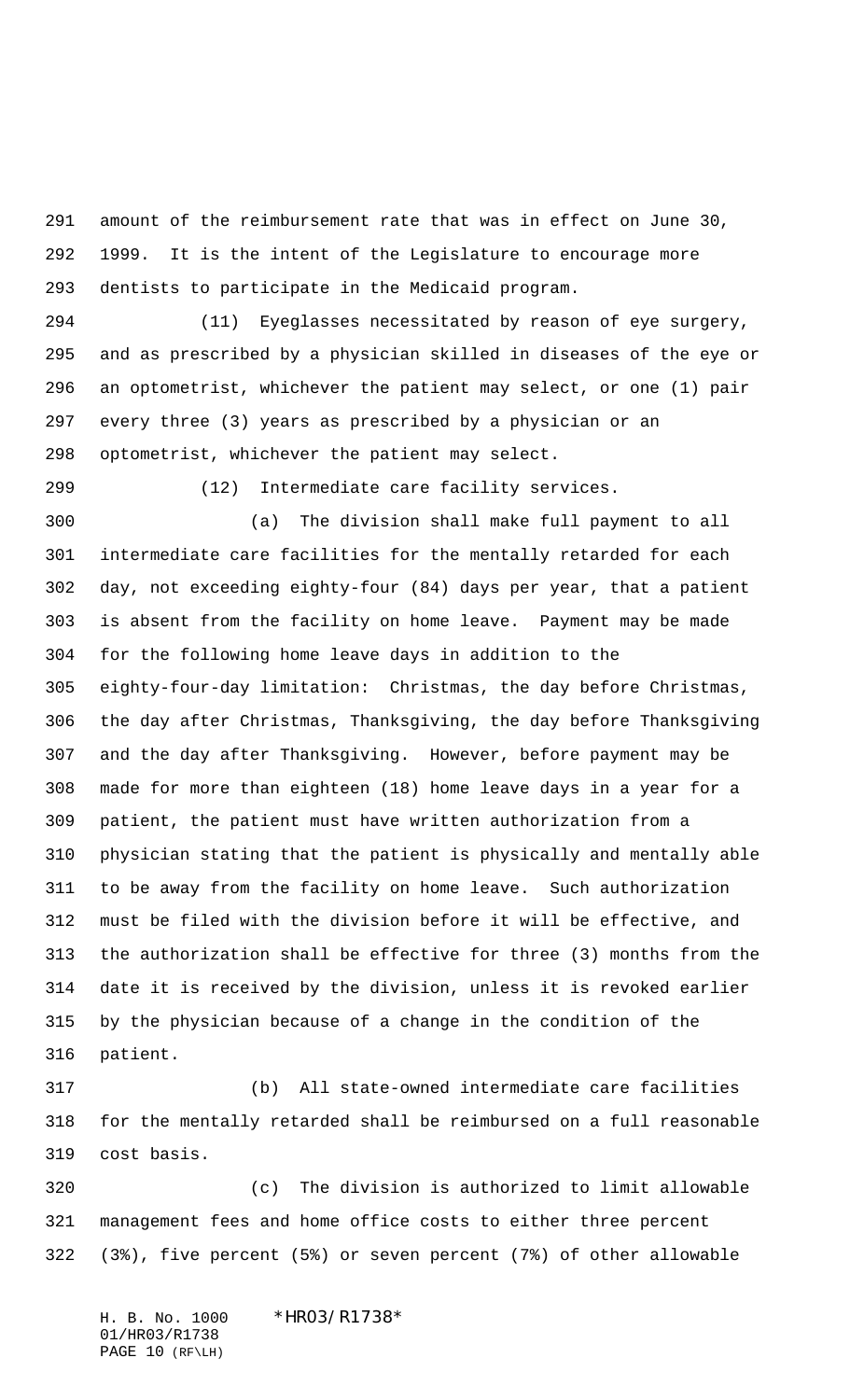costs, including allowable therapy costs and property costs, based on the types of management services provided, as follows:

 A maximum of up to three percent (3%) shall be allowed where centralized managerial and administrative services are provided by the management company or home office.

 A maximum of up to five percent (5%) shall be allowed where centralized managerial and administrative services and limited professional and consultant services are provided.

 A maximum of up to seven percent (7%) shall be allowed where a full spectrum of centralized managerial services, administrative services, professional services and consultant services are provided.

 (13) Family planning services, including drugs, supplies and devices, when such services are under the supervision of a physician.

H. B. No. 1000 \*HR03/R1738\* 01/HR03/R1738 PAGE 11 (RF\LH) (14) Clinic services. Such diagnostic, preventive, therapeutic, rehabilitative or palliative services furnished to an outpatient by or under the supervision of a physician or dentist in a facility which is not a part of a hospital but which is organized and operated to provide medical care to outpatients. Clinic services shall include any services reimbursed as outpatient hospital services which may be rendered in such a facility, including those that become so after July 1, 1991. On July 1, 1999, all fees for physicians' services reimbursed under authority of this paragraph (14) shall be reimbursed at ninety percent (90%) of the rate established on January 1, 1999, and as adjusted each January thereafter, under Medicare (Title XVIII of the Social Security Act, as amended), and which shall in no event be less than seventy percent (70%) of the rate established on January 1, 1994. All fees for physicians' services that are covered by both Medicare and Medicaid shall be reimbursed at ten percent (10%) of the adjusted Medicare payment established on January 1, 1999, and as adjusted each January thereafter, under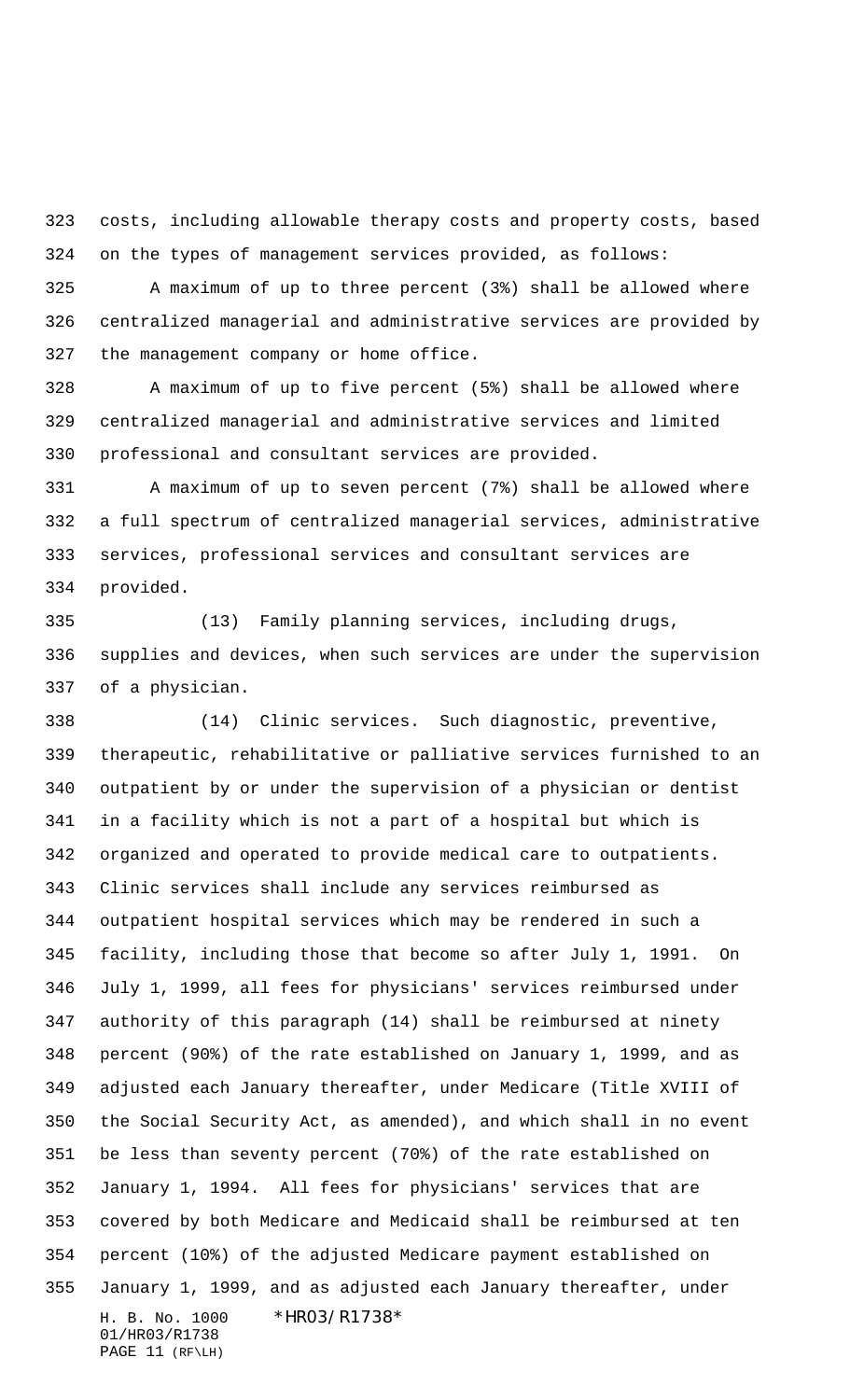Medicare (Title XVIII of the Social Security Act, as amended), and which shall in no event be less than seven percent (7%) of the adjusted Medicare payment established on January 1, 1994. On July 1, 1999, all fees for dentists' services reimbursed under authority of this paragraph (14) shall be increased to one hundred sixty percent (160%) of the amount of the reimbursement rate that was in effect on June 30, 1999.

 (15) Home- and community-based services, as provided under Title XIX of the federal Social Security Act, as amended, under waivers, subject to the availability of funds specifically appropriated therefor by the Legislature. Payment for such services shall be limited to individuals who would be eligible for and would otherwise require the level of care provided in a nursing facility. The home- and community-based services authorized under this paragraph shall be expanded over a five-year period beginning July 1, 1999. The division shall certify case management agencies to provide case management services and provide for home- and community-based services for eligible individuals under this paragraph. The home- and community-based services under this paragraph and the activities performed by certified case management agencies under this paragraph shall be funded using state funds that are provided from the appropriation to the Division of Medicaid and used to match federal funds.

H. B. No. 1000 \*HR03/R1738\* (16) Mental health services. Approved therapeutic and case management services provided by (a) an approved regional mental health/retardation center established under Sections 41-19-31 through 41-19-39, or by another community mental health service provider meeting the requirements of the Department of Mental Health to be an approved mental health/retardation center if determined necessary by the Department of Mental Health, using state funds which are provided from the appropriation to the State Department of Mental Health and used to match federal funds under a cooperative agreement between the division and the department,

01/HR03/R1738 PAGE 12 (RF\LH)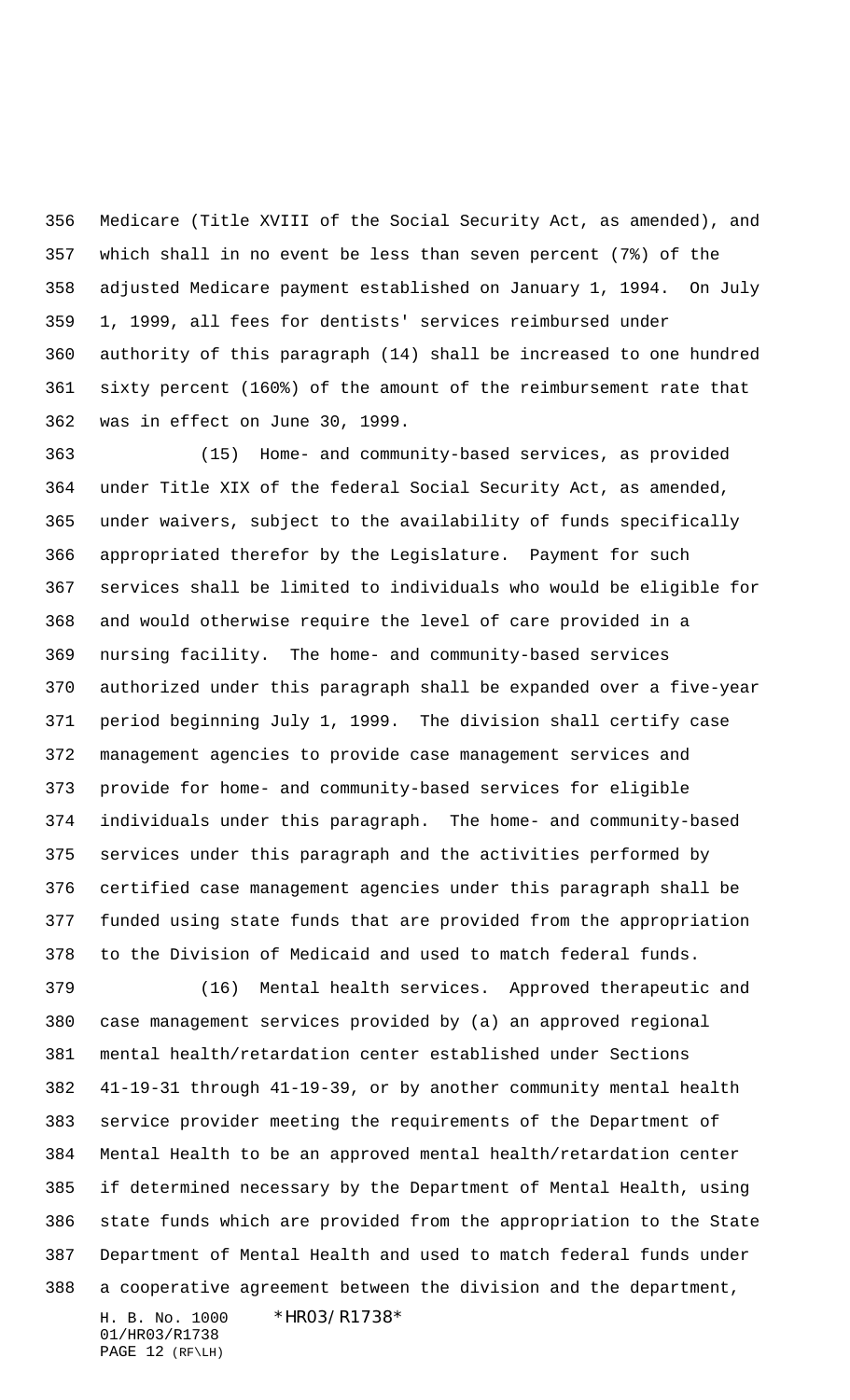or (b) a facility which is certified by the State Department of Mental Health to provide therapeutic and case management services, to be reimbursed on a fee for service basis. Any such services provided by a facility described in paragraph (b) must have the prior approval of the division to be reimbursable under this section. After June 30, 1997, mental health services provided by regional mental health/retardation centers established under Sections 41-19-31 through 41-19-39, or by hospitals as defined in Section 41-9-3(a) and/or their subsidiaries and divisions, or by psychiatric residential treatment facilities as defined in Section 43-11-1, or by another community mental health service provider meeting the requirements of the Department of Mental Health to be an approved mental health/retardation center if determined necessary by the Department of Mental Health, shall not be included in or provided under any capitated managed care pilot program provided for under paragraph (24) of this section. From and after July 1, 2000, the division is authorized to contract with a one-hundred-thirty-four-bed specialty hospital located on Highway 39 North in Lauderdale County for the use of not more than sixty (60) beds at the facility to provide mental health services for children and adolescents and for crisis intervention services for emotionally disturbed children with behavioral problems, with priority to be given to children in the custody of the Department of Human Services who are, or otherwise will be, receiving such services out-of-state.

 (17) Durable medical equipment services and medical supplies. The Division of Medicaid may require durable medical equipment providers to obtain a surety bond in the amount and to the specifications as established by the Balanced Budget Act of 1997.

H. B. No. 1000 \*HR03/R1738\* 01/HR03/R1738 PAGE 13 (RF\LH) (18) Notwithstanding any other provision of this section to the contrary, the division shall make additional reimbursement to hospitals which serve a disproportionate share of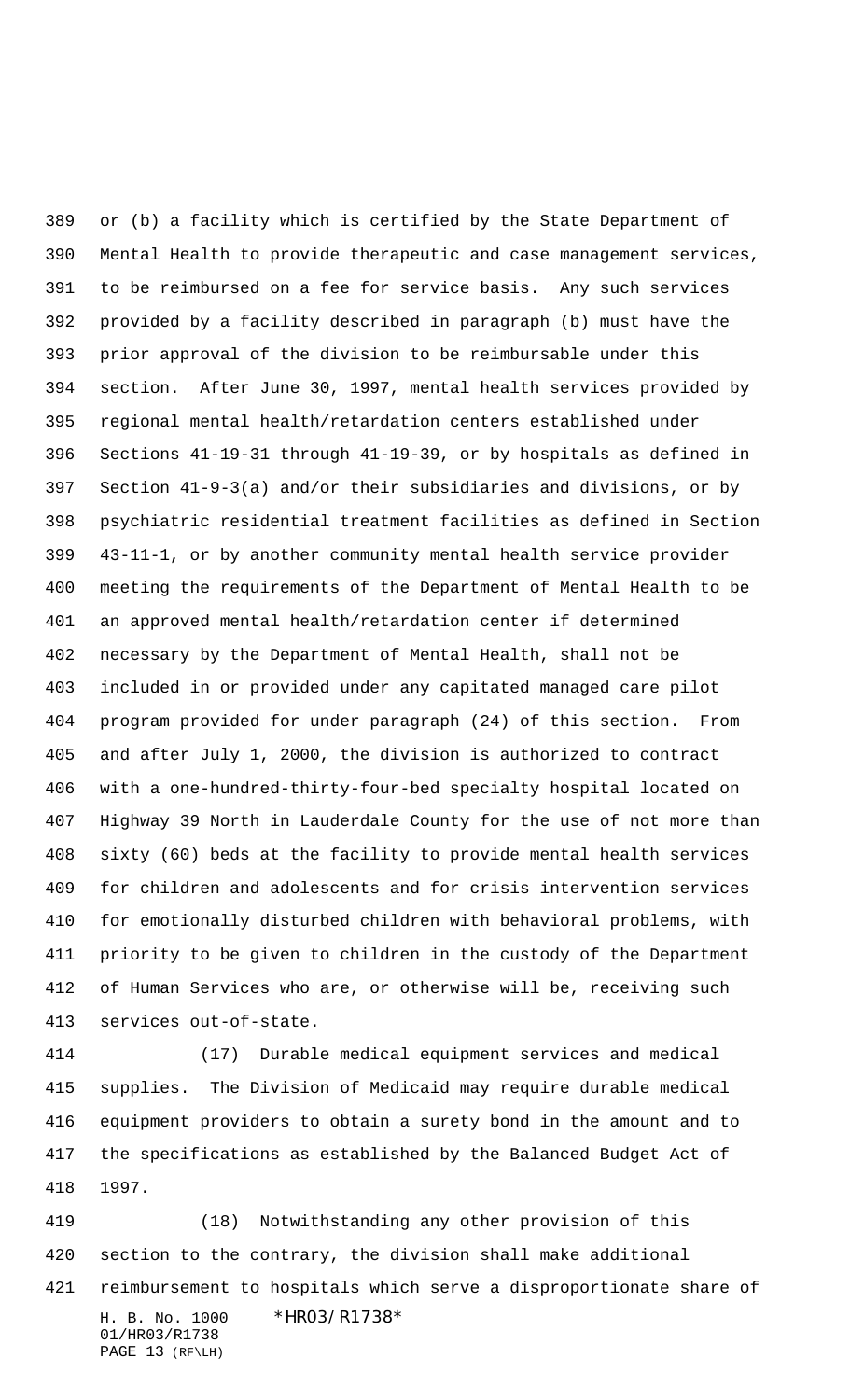low-income patients and which meet the federal requirements for such payments as provided in Section 1923 of the federal Social Security Act and any applicable regulations. However, from and after January 1, 2000, no public hospital shall participate in the Medicaid disproportionate share program unless the public hospital participates in an intergovernmental transfer program as provided in Section 1903 of the federal Social Security Act and any applicable regulations. Administration and support for participating hospitals shall be provided by the Mississippi Hospital Association.

 (19) (a) Perinatal risk management services. The division shall promulgate regulations to be effective from and after October 1, 1988, to establish a comprehensive perinatal system for risk assessment of all pregnant and infant Medicaid recipients and for management, education and follow-up for those who are determined to be at risk. Services to be performed include case management, nutrition assessment/counseling, psychosocial assessment/counseling and health education. The division shall set reimbursement rates for providers in conjunction with the State Department of Health.

 (b) Early intervention system services. The division shall cooperate with the State Department of Health, acting as lead agency, in the development and implementation of a statewide system of delivery of early intervention services, pursuant to Part H of the Individuals with Disabilities Education Act (IDEA). The State Department of Health shall certify annually in writing to the director of the division the dollar amount of state early intervention funds available which shall be utilized as a certified match for Medicaid matching funds. Those funds then shall be used to provide expanded targeted case management services for Medicaid eligible children with special needs who are eligible for the state's early intervention system.

H. B. No. 1000 \*HR03/R1738\* 01/HR03/R1738 PAGE 14 (RF\LH) Qualifications for persons providing service coordination shall be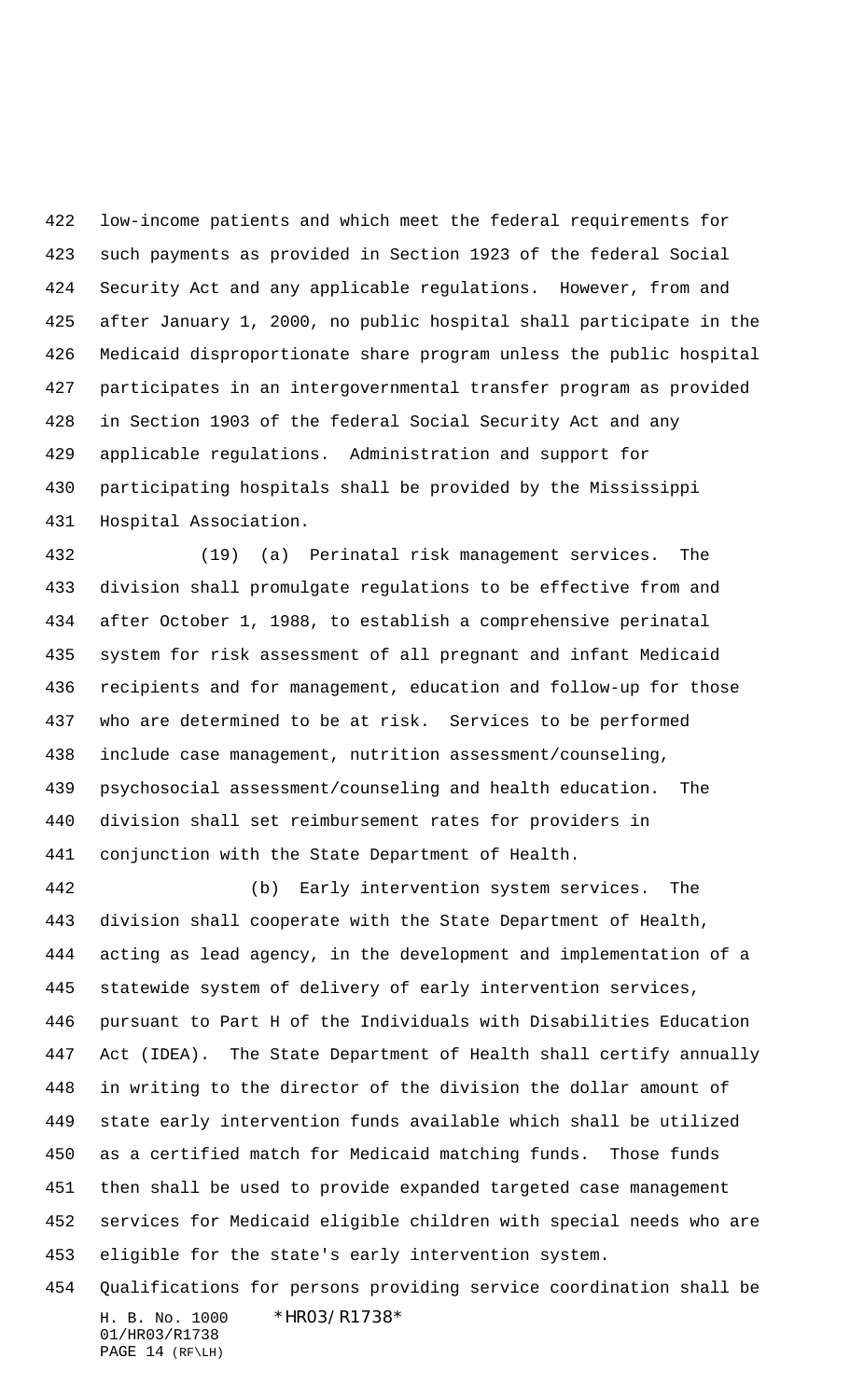determined by the State Department of Health and the Division of Medicaid.

 (20) Home- and community-based services for physically disabled approved services as allowed by a waiver from the United States Department of Health and Human Services for home- and community-based services for physically disabled people using state funds which are provided from the appropriation to the State Department of Rehabilitation Services and used to match federal funds under a cooperative agreement between the division and the department, provided that funds for these services are specifically appropriated to the Department of Rehabilitation Services.

 (21) Nurse practitioner services. Services furnished by a registered nurse who is licensed and certified by the Mississippi Board of Nursing as a nurse practitioner including, but not limited to, nurse anesthetists, nurse midwives, family nurse practitioners, family planning nurse practitioners, pediatric nurse practitioners, obstetrics-gynecology nurse practitioners and neonatal nurse practitioners, under regulations adopted by the division. Reimbursement for such services shall not exceed ninety percent (90%) of the reimbursement rate for comparable services rendered by a physician.

 (22) Ambulatory services delivered in federally qualified health centers and in clinics of the local health departments of the State Department of Health for individuals eligible for medical assistance under this article based on reasonable costs as determined by the division.

H. B. No. 1000 \*HR03/R1738\* 01/HR03/R1738 (23) Inpatient psychiatric services. Inpatient psychiatric services to be determined by the division for recipients under age twenty-one (21) which are provided under the direction of a physician in an inpatient program in a licensed acute care psychiatric facility or in a licensed psychiatric residential treatment facility, before the recipient reaches age

PAGE 15 (RF\LH)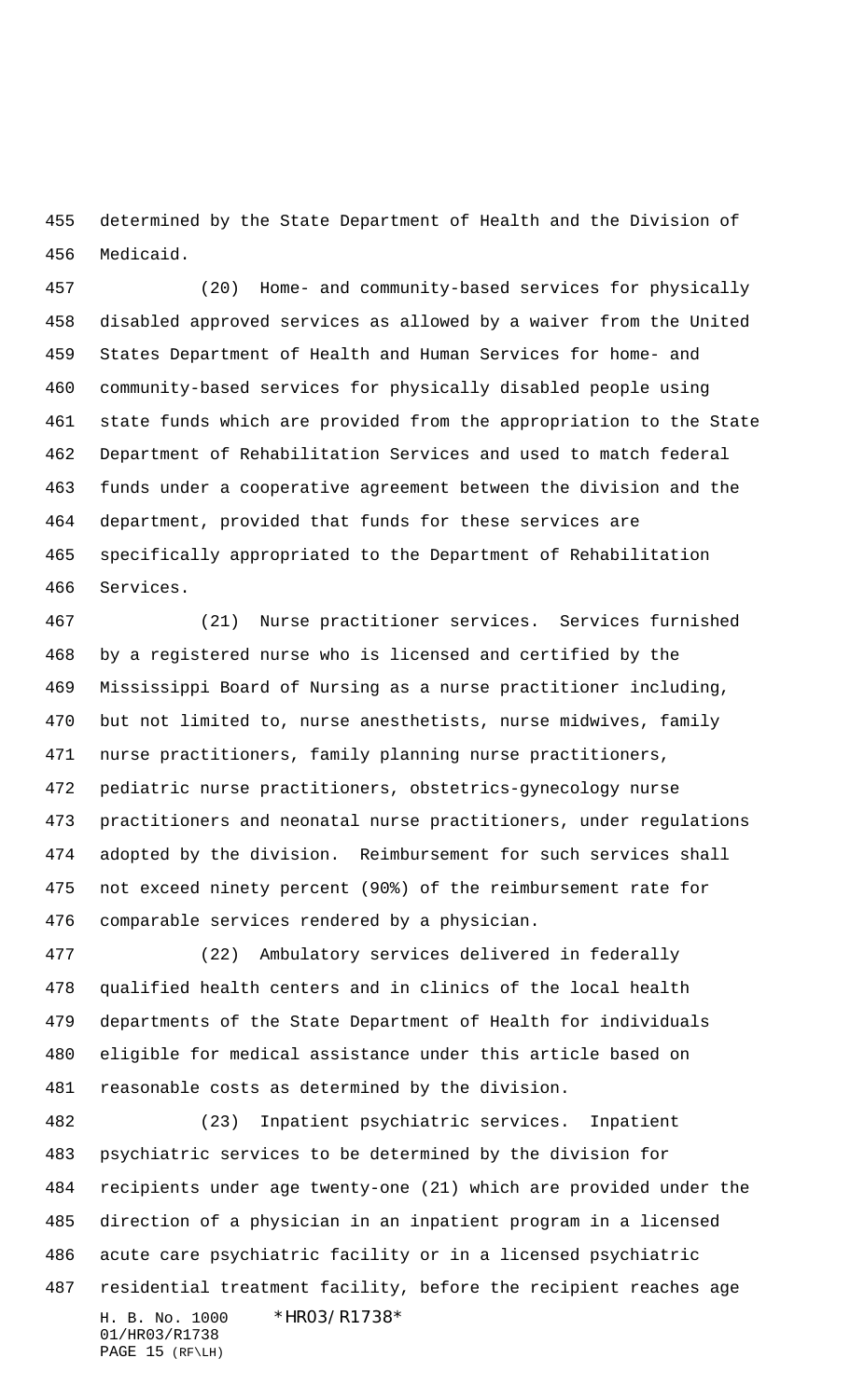twenty-one (21) or, if the recipient was receiving the services immediately before he reached age twenty-one (21), before the earlier of the date he no longer requires the services or the date he reaches age twenty-two (22), as provided by federal regulations. Recipients shall be allowed forty-five (45) days per year of psychiatric services provided in acute care psychiatric facilities, and shall be allowed unlimited days of psychiatric services provided in licensed psychiatric residential treatment facilities. The division is authorized to limit allowable management fees and home office costs to either three percent (3%), five percent (5%) or seven percent (7%) of other allowable costs, including allowable therapy costs and property costs, based on the types of management services provided, as follows:

 A maximum of up to three percent (3%) shall be allowed where centralized managerial and administrative services are provided by the management company or home office.

 A maximum of up to five percent (5%) shall be allowed where centralized managerial and administrative services and limited professional and consultant services are provided.

 A maximum of up to seven percent (7%) shall be allowed where a full spectrum of centralized managerial services, administrative services, professional services and consultant services are provided.

H. B. No. 1000 \*HR03/R1738\* 01/HR03/R1738 PAGE 16 (RF\LH) (24) Managed care services in a program to be developed by the division by a public or private provider. If managed care services are provided by the division to Medicaid recipients, and those managed care services are operated, managed and controlled by and under the authority of the division, the division shall be responsible for educating the Medicaid recipients who are participants in the managed care program regarding the manner in which the participants should seek health care under the program. Notwithstanding any other provision in this article to the contrary, the division shall establish rates of reimbursement to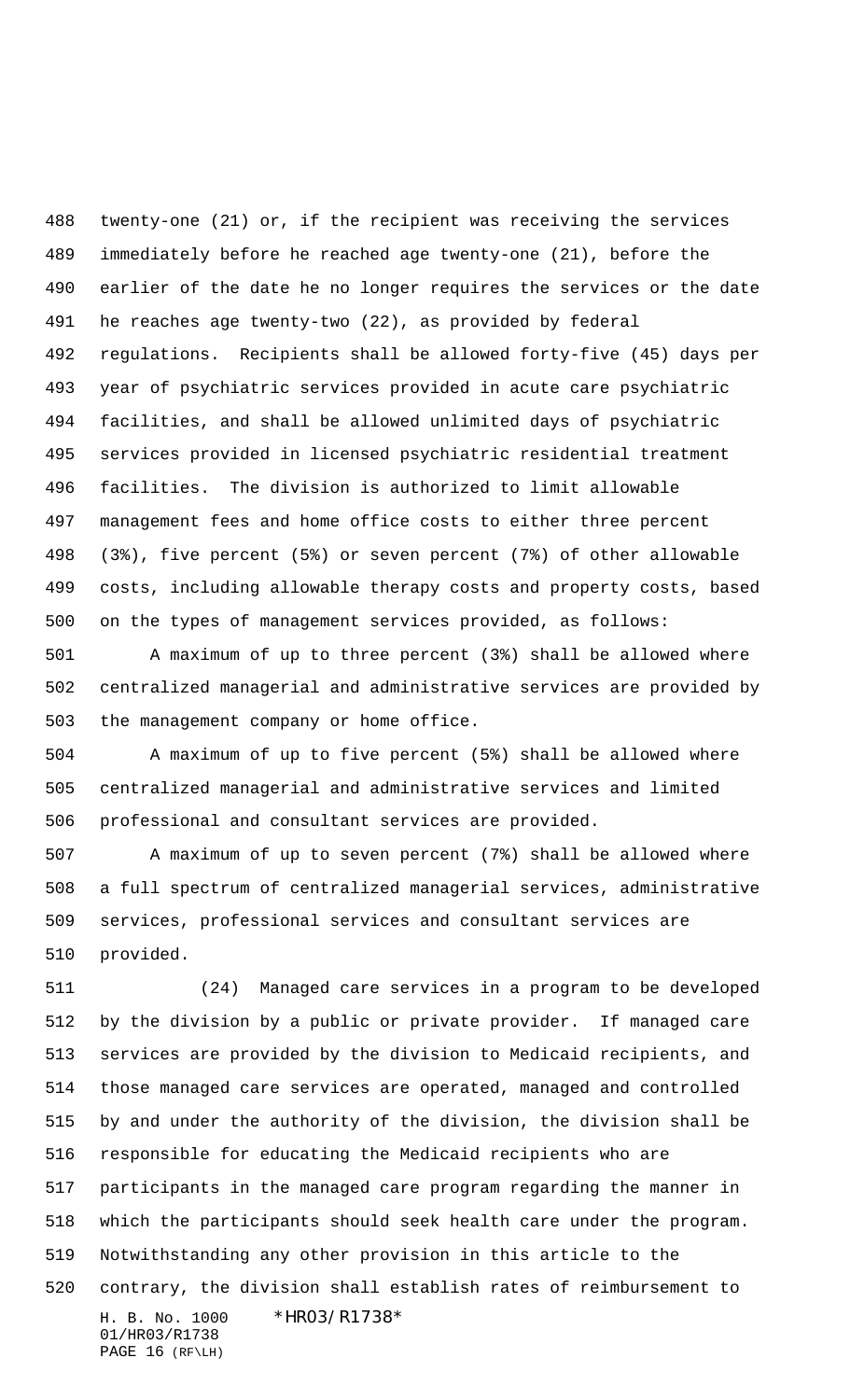providers rendering care and services authorized under this paragraph (24), and may revise such rates of reimbursement without amendment to this section by the Legislature for the purpose of achieving effective and accessible health services, and for responsible containment of costs.

(25) Birthing center services.

 (26) Hospice care. As used in this paragraph, the term "hospice care" means a coordinated program of active professional medical attention within the home and outpatient and inpatient care which treats the terminally ill patient and family as a unit, employing a medically directed interdisciplinary team. The program provides relief of severe pain or other physical symptoms and supportive care to meet the special needs arising out of physical, psychological, spiritual, social and economic stresses which are experienced during the final stages of illness and during dying and bereavement and meets the Medicare requirements for participation as a hospice as provided in federal regulations.

 (27) Group health plan premiums and cost sharing if it is cost effective as defined by the Secretary of Health and Human Services.

 (28) Other health insurance premiums which are cost effective as defined by the Secretary of Health and Human Services. Medicare eligible must have Medicare Part B before other insurance premiums can be paid.

 (29) The Division of Medicaid may apply for a waiver from the Department of Health and Human Services for home- and community-based services for developmentally disabled people using state funds which are provided from the appropriation to the State Department of Mental Health and used to match federal funds under a cooperative agreement between the division and the department, provided that funds for these services are specifically appropriated to the Department of Mental Health.

H. B. No. 1000 \*HR03/R1738\* 01/HR03/R1738 PAGE 17 (RF\LH)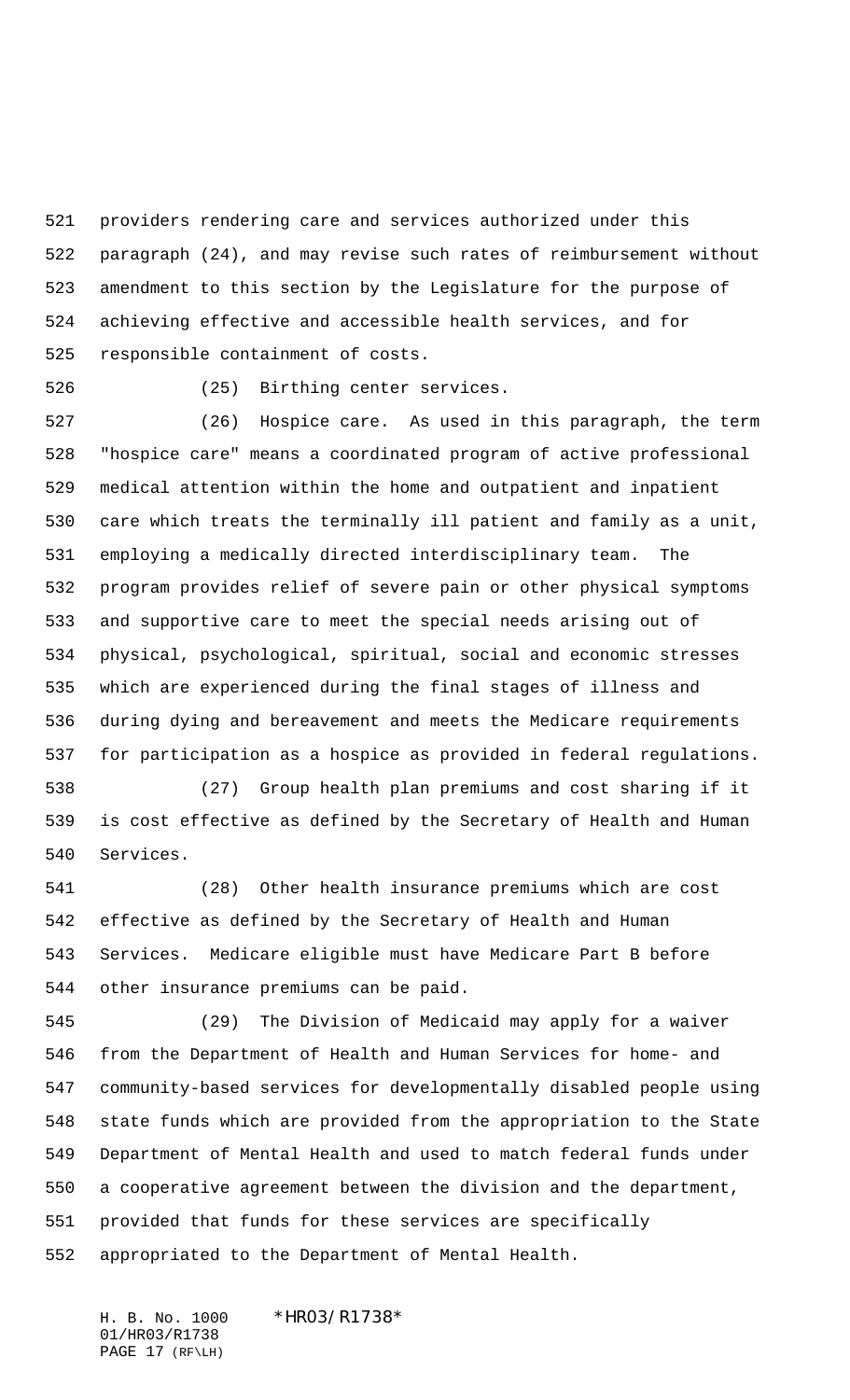(30) Pediatric skilled nursing services for eligible persons under twenty-one (21) years of age.

 (31) Targeted case management services for children with special needs, under waivers from the United States Department of Health and Human Services, using state funds that are provided from the appropriation to the Mississippi Department of Human Services and used to match federal funds under a cooperative agreement between the division and the department.

 (32) Care and services provided in Christian Science Sanatoria operated by or listed and certified by The First Church of Christ Scientist, Boston, Massachusetts, rendered in connection with treatment by prayer or spiritual means to the extent that such services are subject to reimbursement under Section 1903 of the Social Security Act.

(33) Podiatrist services.

 (34) The division shall make application to the United States Health Care Financing Administration for a waiver to develop a program of services to personal care and assisted living homes in Mississippi. This waiver shall be completed by December 1, 1999.

 (35) Services and activities authorized in Sections 43-27-101 and 43-27-103, using state funds that are provided from the appropriation to the State Department of Human Services and used to match federal funds under a cooperative agreement between the division and the department.

 (36) Nonemergency transportation services for Medicaid-eligible persons, to be provided by the Division of Medicaid. The division may contract with additional entities to administer nonemergency transportation services as it deems necessary. All providers shall have a valid driver's license, vehicle inspection sticker, valid vehicle license tags and a standard liability insurance policy covering the vehicle.

H. B. No. 1000 \*HR03/R1738\* 01/HR03/R1738 PAGE 18 (RF\LH)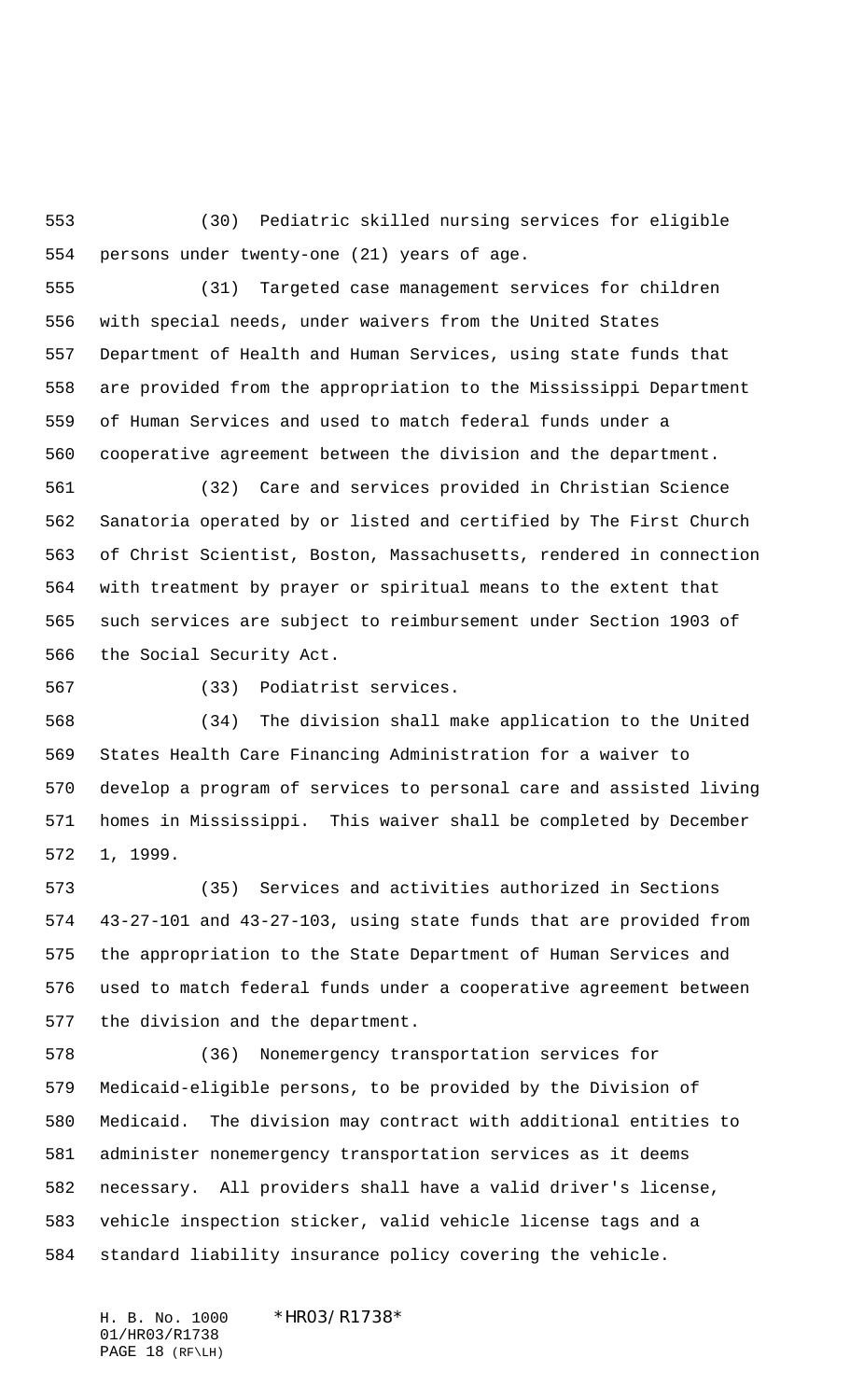(37) Targeted case management services for individuals with chronic diseases, with expanded eligibility to cover services to uninsured recipients, on a pilot program basis. This paragraph (37) shall be contingent upon continued receipt of special funds from the Health Care Financing Authority and private foundations who have granted funds for planning these services. No funding for these services shall be provided from state general funds.

 (38) Chiropractic services: a chiropractor's manual manipulation of the spine to correct a subluxation, if x-ray demonstrates that a subluxation exists and if the subluxation has resulted in a neuromusculoskeletal condition for which manipulation is appropriate treatment. Reimbursement for chiropractic services shall not exceed Seven Hundred Dollars (\$700.00) per year per recipient.

 (39) Dually eligible Medicare/Medicaid beneficiaries. The division shall pay the Medicare deductible and ten percent (10%) coinsurance amounts for services available under Medicare for the duration and scope of services otherwise available under the Medicaid program.

 (40) The division shall prepare an application for a waiver to provide prescription drug benefits to as many Mississippians as permitted under Title XIX of the Social Security Act.

 (41) Services provided by the State Department of Rehabilitation Services for the care and rehabilitation of persons with spinal cord injuries or traumatic brain injuries, as allowed under waivers from the United States Department of Health and Human Services, using up to seventy-five percent (75%) of the funds that are appropriated to the Department of Rehabilitation Services from the Spinal Cord and Head Injury Trust Fund established under Section 37-33-261 and used to match federal funds under a cooperative agreement between the division and the

department.

H. B. No. 1000 \*HR03/R1738\* 01/HR03/R1738 PAGE 19 (RF\LH)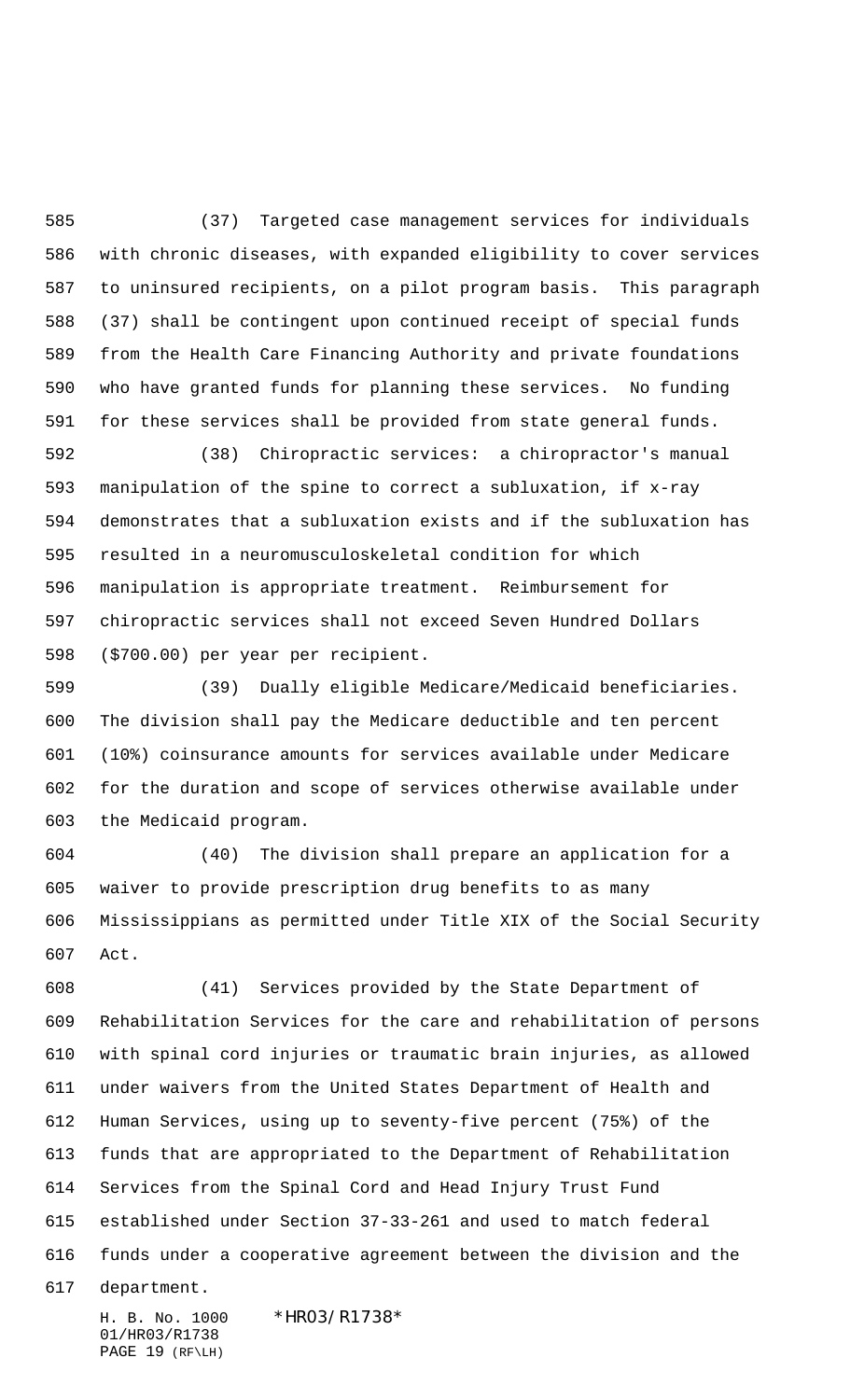(42) Notwithstanding any other provision in this article to the contrary, the division is hereby authorized to develop a population health management program for women and children health services through the age of two (2). This program is primarily for obstetrical care associated with low birth weight and pre-term babies. In order to effect cost savings, the division may develop a revised payment methodology which may include at-risk capitated payments.

 (43) The division shall provide reimbursement, according to a payment schedule developed by the division, for smoking cessation medications for pregnant women during their pregnancy and other Medicaid-eligible women who are of child-bearing age.

 (44) Nursing facility services for the severely disabled.

 (a) Severe disabilities include, but are not limited to, spinal cord injuries, closed head injuries and ventilator dependent patients.

 (b) Those services must be provided in a long-term care nursing facility dedicated to the care and treatment of persons with severe disabilities, and shall be reimbursed as a separate category of nursing facilities.

H. B. No. 1000 \*HR03/R1738\* 01/HR03/R1738 PAGE 20 (RF\LH) Notwithstanding any provision of this article, except as authorized in the following paragraph and in Section 43-13-139, neither (a) the limitations on quantity or frequency of use of or the fees or charges for any of the care or services available to recipients under this section, nor (b) the payments or rates of reimbursement to providers rendering care or services authorized under this section to recipients, may be increased, decreased or otherwise changed from the levels in effect on July 1, 1999, unless such is authorized by an amendment to this section by the Legislature. However, the restriction in this paragraph shall not prevent the division from changing the payments or rates of